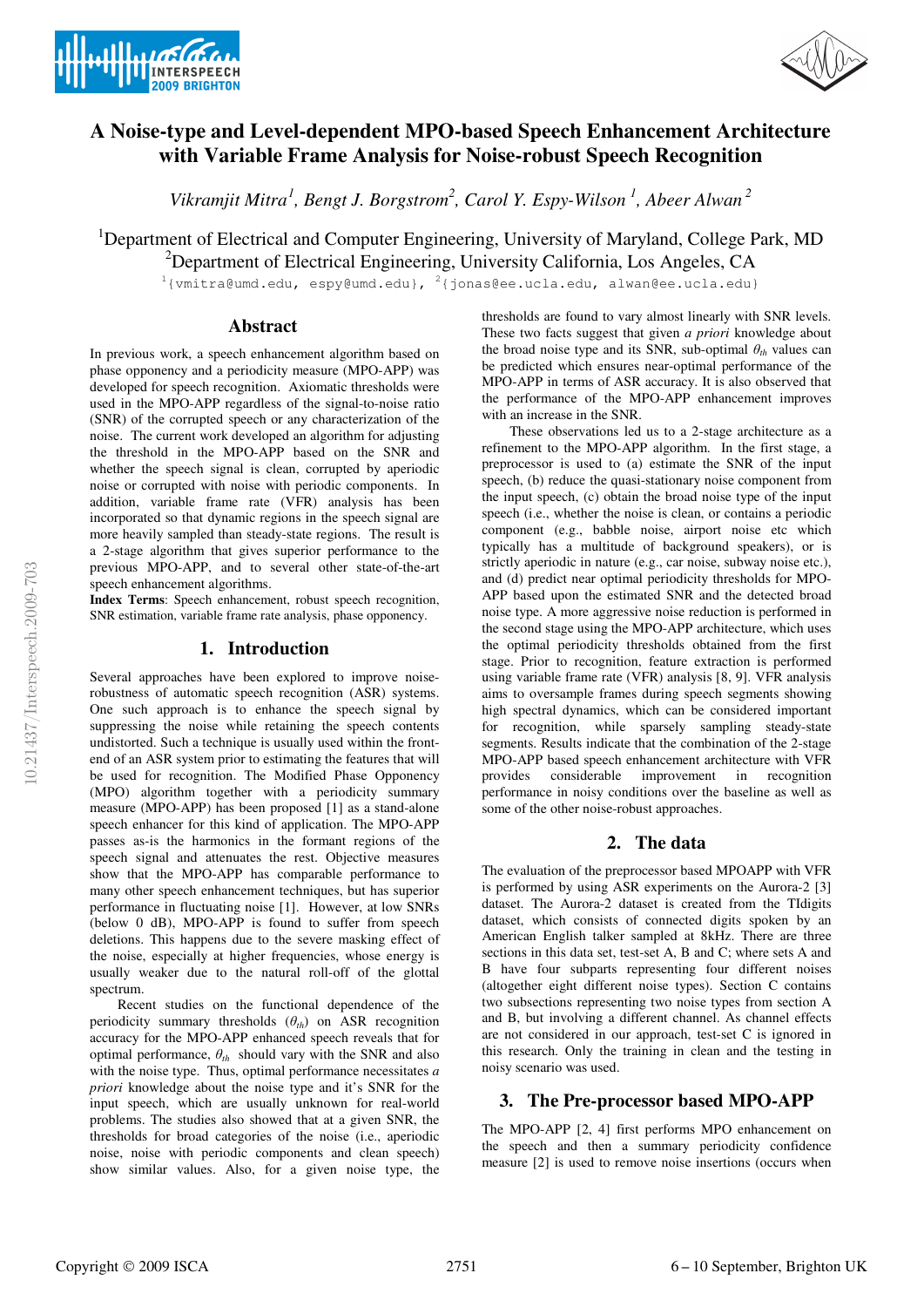the noise has narrow-band resonances) and reinsert speech deletions (occurs when the speech signal appears wide band due to two closely-spaced formants, e.g., when F2 and F3 moves closer to each other in /r/). The present work uses a summary periodicity energy measure  $(\hat{E}_{per})$  as opposed to a summary periodicity confidence measure to obtain  $\theta_{low}$  and  $\theta_{high}$ , as the former is found to be the more reliable indicator of voicing.

The periodicity measure uses two thresholds. The lower threshold,  $\theta_{low}$ , deals with noise insertions and a higher threshold,  $\theta_{high}$ , deals with speech deletions. In the initial implementation of MPO-APP [4],  $\theta_{low}$  was estimated from clean speech and it was assumed that  $\theta_{low}$  does not change with varying background conditions. Keeping  $\theta_{high}$  equal to  $\theta_{low}$ +2, we varied  $\theta_{low}$  and performed speech enhancement on a subset of the Aurora corpus that we call the "dev-set" (200 files selected randomly from each noise type and SNR level) and the recognition results are shown in Figure 1. It shows that (a) the optimal ASR performance depends upon the careful selection of  $\theta_{low}$  (which we term as  $\theta_{lowopt}$ ) and (b)  $\theta_{\text{lower}}$  varies with SNR.



Figure 1. Plot of ASR accuracy on the dev-set obtained by varying  $\theta_{low}$ , and maintaining  $\theta_{high} = 2 + \theta_{low}$ , for clean speech and speech with babble noise at 5dB, 0dB and -5dB SNRs. The square points represent the Rec. acc. at  $\theta_{\text{lower}}$  for babble at that specific SNR.

Figure 2 shows the effect of  $\theta_{low}$  on the ASR accuracy across different noise types at 20dB SNR for the dev-set. Figure 2 presents the following interesting observations: (a) at a specific SNR, the  $\theta_{\text{lower}}$  is found to vary with noise type and (b)  $\theta_{\text{lower}}$  for aperiodic noise types (car, street, train-station, subway and exhibition noise; where recognition accuracy at  $\theta_{\text{lower}}$  is shown in solid squares) show similar values and so does  $\theta_{\text{lower}}$  for noises having periodic components due to background speakers (babble, airport, and restaurant noise; where recognition accuracy at  $\theta_{\text{lower}}$  is shown in solid circles). The  $\theta_{\text{lower}}'$ 's for these two broad noise types are very different from one another. *A priori* knowledge about the noise types may not be possible for real world applications; however, broad noise types can be detected and hence suboptimal performance of the MPOAPP can be ensured.

In the first stage of the proposed preprocessor based MPO-APP architecture, a VAD is constructed, whose decision is based upon  $\hat{E}_{per}$  and other parameters obtained from the APP detector [5]. Figure 3 shows  $\hat{E}_{per}$  for a speech file from Aurora which has been corrupted with subway noise at 10dB SNR. A threshold is used (which is a function of the statistics and the dynamic range of  $\hat{E}_{per}$ , details about this procedure are beyond the scope of this paper) to distinguish between speech-dominant and speech-absent frames. The knowledge of the speech-dominant and speech-absent frames is used for: (a) estimating the SNR of the input speech, (b) obtaining the noise spectrum from speech absent frames to perform initial speech enhancement using signal theoretic approaches and (c) identifying the broad noise type from the spectral information of speech absent frames.

#### **3.1. Estimating the SNR**

The signal power at the speech-dominant frames and speechabsent frames was used to estimate the SNR. Table 1, presents the SNR estimates averaged across test sets *A* and *B*.



Figure 2. Plot of ASR accuracy on the dev-set obtained by varying  $\theta_{low}$ , and maintaining  $\theta_{high}=2+\theta_{low}$ , for all noise types in Aurora at 20dB SNR. The solid points represent the  $\theta_{\text{lower}}$  for each noise type.



Figure 3. Plot showing the performance of the VAD, the topmost spectrogram shows the clean speech ("eight five"), the second spectrogram shows the signal corrupted with subway noise at 10dB, the curve at the bottom shows  $\hat{E}_{per}$ , where the thicker regions are detected as speech present.

|                   |        | <b>Prior SNR Estimate</b> |              |  |
|-------------------|--------|---------------------------|--------------|--|
|                   |        | Mean $(dB)$               | Standard dev |  |
| <b>Actual SNR</b> | 20dB   | 17.78                     | 1.78         |  |
|                   | 15dB   | 13.01                     | 1.64         |  |
|                   | 10dB   | 8.22                      | 1.69         |  |
|                   | 5dB    | 3.41                      | 1.66         |  |
|                   | 0dB    | $-0.65$                   | 1.74         |  |
|                   | $-5dB$ | $-2.82$                   | 1.79         |  |

Table. 1. SNR Estimate (Average for Aurora-2 test-set *A* & *B*)

### **3.2. Pre-processing by signal theoretic approaches to lower quasi-stationary noise**

The MPO-APP passes narrow band components as-is without attenuating them. As a result, noise gets passed along with the speech in the speech-dominant regions (i.e., formant regions). When the speech signal is not sufficiently dominant to mask the noise, the noise becomes perceivable creating a 'shadoweffect'. It was also observed that the performance of the MPO-APP improves with increase in SNR. To address these issues, the knowledge of the speech-absent frames is exploited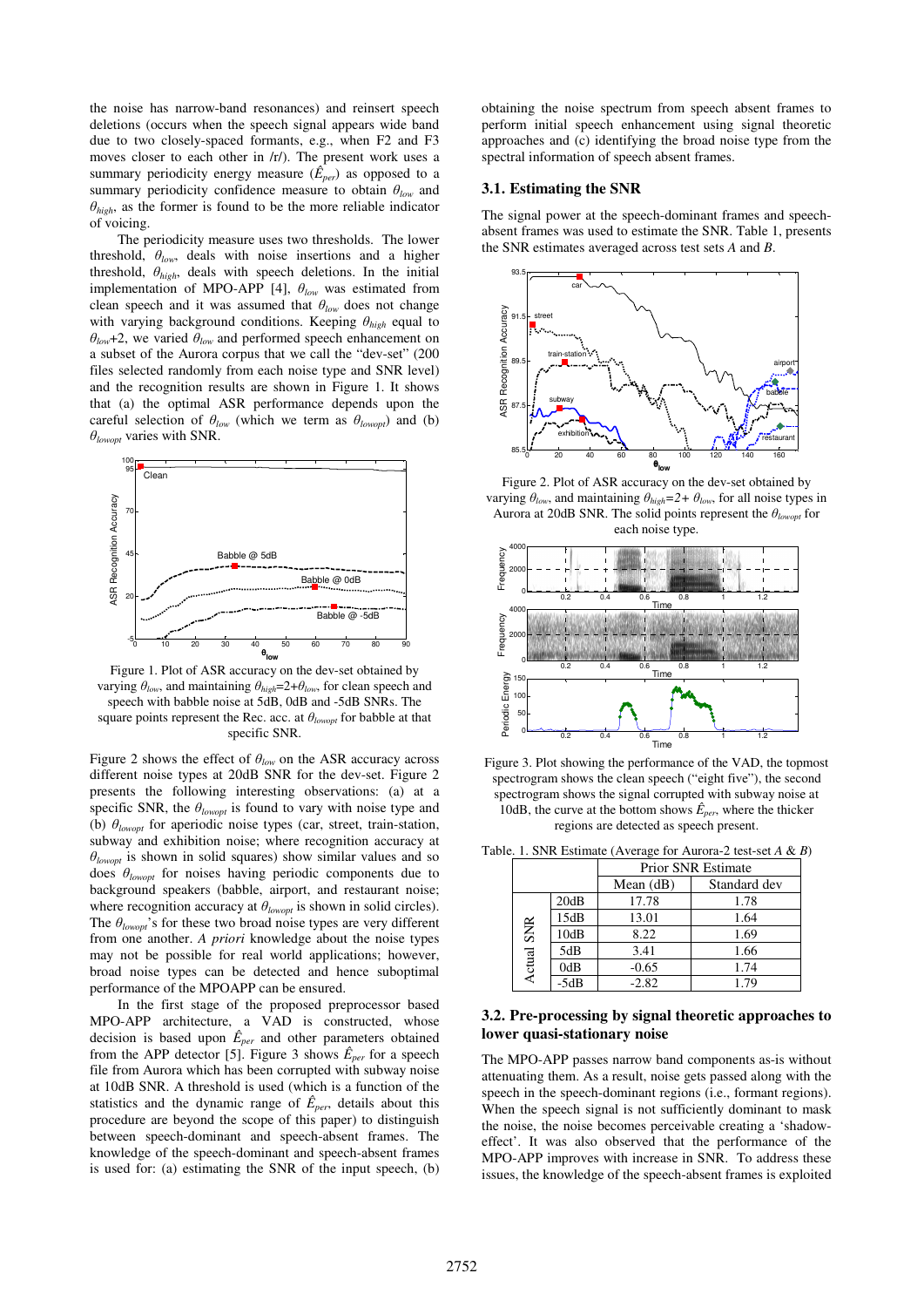to perform initial enhancement of speech using signal theoretic approaches to reduce the quasi-stationary component of the noise. Two approaches have been considered for the initial enhancement: generalized spectral subtraction (GSS) [6] and speech enhancement by minimum mean square log-spectral amplitude estimator (LMMSE) [7]. The knowledge of the speech absent frames is used to obtain a local average noise spectrum using equation (1)

$$
\hat{S}_{n,t}(\omega) = \alpha \hat{S}_{avg}(\omega) + (1 - \alpha) \hat{S}_{lavg,t}(\omega) \quad \text{if} \quad \hat{S}_{lavg,t}(\omega) \neq 0
$$
\n
$$
\hat{S}_{n,t}(\omega) = \hat{S}_{avg}(\omega) \quad \text{otherwise}
$$
\n(1)

where  $\hat{S}_{n,t}(\omega)$  is the noise spectrum estimate for a particular frame *t*,  $\hat{S}_{avg}(\omega)$  is the average noise spectrum over all the frames,  $\hat{S}_{lavg}$ , ( $\omega$ ) is the local average noise spectrum for frame *t* considering 10 frames before and 10 frames after *t*, and  $\alpha$  is considered to be 0.5.

#### **3.3. Estimating the broad category of the noise**

The speech-absent frames were used to identify the broadnoise type. Thirteen Linear Prediction Cepstral Coefficients (LPCC) are generated for the speech absent frames, using an analysis window of 20ms and an advance of 5ms, where the coefficients are normalized by  $C_0$ , yielding 12 coefficients. These coefficients after normalization were used to train a 2 hidden layer feed-forward Artificial Neural Network (ANN) with a goal to discern between clean speech, speech with aperiodic noise and speech with periodic noise components. It was empirically found that hidden layers with 75 processing elements (PE) in the first layer and 50 PEs in the second layer (with biases and tan-sigmoid transfer function in all layers) generated optimal results in terms of accuracy as well as computation time. Back-propagation with scaled conjugate gradient training was used to train the ANN, using the dev-set as the training corpus. The recognition accuracy for all the files in test-set A and B was 94.1%.

The preprocessor based MPO-APP architecture is shown in Figure 4.  $\theta_{low}$  for clean speech is globally set to be 14.0, which is inferred from empirical results. For the aperiodic noise or the noise with a periodic component, the appropriate piecewise linear curve shown in Figure 5 is used to obtain  $\theta_{low}$ given the SNR estimate. Figure 5 is different from Figure 1 in the sense that the former uses the estimated mean SNR where as the latter uses the SNR specified by Aurora database. Both GSS and LMMSE suffer from deletion errors at low SNR. Feeding the enhanced speech from either of these two algorithms to MPO-APP ensures propagation of deletion errors. To circumvent this, a mixing of the original noisy speech is performed with the GSS or LMMSE enhanced speech, which ensures an increase in the SNR at the same time the noisy component reduces the probability of deletion error by MPO-APP, even if LMMSE and GSS suffers from those errors (see Figure 6 which shows that GSS deleted the 2nd "zero", however, the mixing allowed the MPO to detect that region). The mixing is performed using equation 2

$$
S_{mix}[n] = \beta S_{pre}[n] + (1 - \beta)S[n] \quad where, \ 0 \le \beta \le 1 \quad (2)
$$

where  $S_{mix}[n]$  is the mixed signal which is fed to the MPO-APP,  $\beta$  is the mixing coefficient,  $S_{pre}[n]$  is the pre-enhanced speech and *S*[*n*] is the noisy speech. ASR experiments at different noise types and noise levels suggest that  $\beta$  is a function of SNR and noise type. This is because (1) MPO-APP is known to perform well at high SNRs, hence at higher SNRs,  $\beta$  can be close to zero if not zero, (2) as the SNR is lowered, performance of the MPO-APP degrades, hence, improving the SNR by increasing  $\beta$  helps to improve the performance of MPO-APP but  $\beta$  is constrained by the amount of deletion errors suffered by GSS or LMMSE. The estimated SNR and the noise broad-class are used to obtain the lower periodicity threshold,  $\theta_{low}$  and the mixing coefficient,  $\beta$ (where  $\beta$  is also modeled as a piecewise linear function of SNR (based on empirical data), given broad noise type). ASR experiments with  $\theta_{high}$  shows that it has relatively less contribution to ASR accuracy as compared to  $\theta_{low}$ . Hence no direct estimation of  $\theta_{high}$  was performed. Instead, it is set to  $\theta_{high} = 1.46 + \theta_{low}$ . In the second stage the thresholds and the partially cleaned signal from the first stage is used by the MPO-APP to perform a more aggressive speech enhancement.



Figure 4. Block-diagram of the preprocessor based MPO-APP



Figure 5. Curves used to estimate  $\theta_{low}$  given the estimated SNR and the knowledge of the broad noise type.



Figure 6. Spectrograms showing (a) clean speech with words "Three Zero Five One Zero Eight One", (b) the same speech with 5dB car noise, (c) the noisy speech after enhanced by GSS (d) the noisy speech after MPO-APP enhancement using GSS